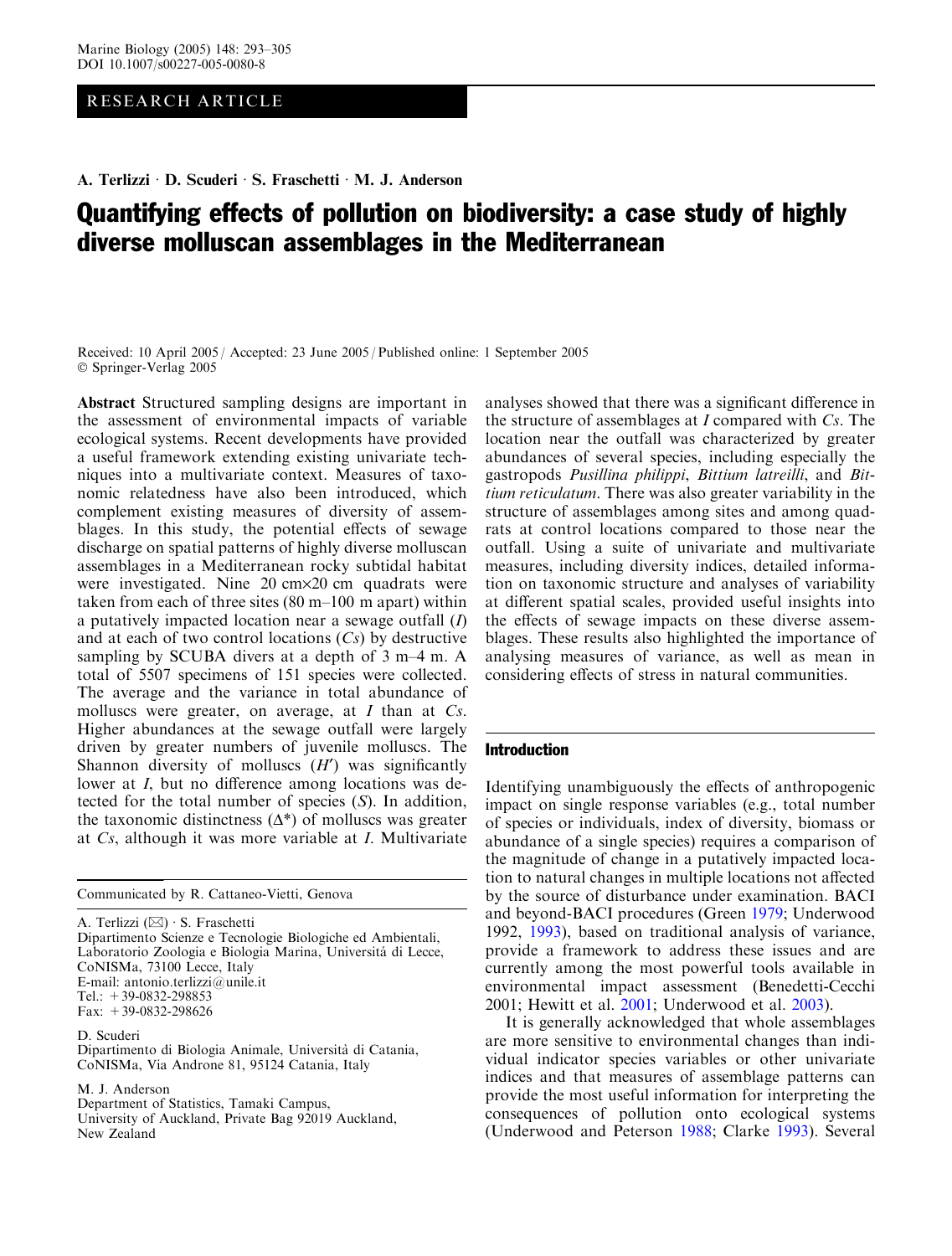multivariate procedures for visualising patterns or testing hypotheses are available to ecologists (e.g., Legendre and Legendre 1998) to analyse changes in assemblages in response to environmental impacts. Most of them (e.g., ANOSIM, Clarke 1993) have been widely used over the past decade and have contributed to the advance of current scientific environmental impact assessment. A limitation of many of these methods, however, is that they do not allow partitioning of multivariate variability in complex experimental designs, which poses problems for assessing environmental impacts.

In recent years, new statistical tools have been developed for the analysis of multispecies responses in structured ecological experiments (Legendre and Anderson 1999; Anderson 2001; McArdle and Anderson 2001). These methods allow tests of all terms, including nested hierarchies, contrasts and interactions, in structured multifactorial designs. The only additional assumption necessary, over and above those already required for non-parametric procedures such as ANO-SIM (Clarke 1993), is the use of an additive model to partition the dissimilarity matrix in accordance with the particular ANOVA design. Such procedures have only recently been adopted for the analysis of multivariate data in complex designs to assess environmental impacts (Terlizzi et al. 2005), providing a promising framework for future impact studies.

Describing assemblages at fine levels of taxonomic resolution is often logistically difficult, however, requiring the counting of all organisms and their taxonomic identification. Accurate taxonomic analysis is often unachievable due to costs in processing samples and, above all, lack of taxonomic expertise (Maurer 2000; Boero 2001). Thus, although tests of hypotheses about the effects of anthropogenic disturbance on multivariate assemblages may be continuously advanced by the development of innovative statistical procedures, the widespread demise of taxonomy (May 1990; Giangrande 2003) may yet prevent an adequate taxonomic definition of the considered variables.

Clearly, the level of taxonomic accuracy at which assemblages are described depends on the objective of the study (Warwick 1993). For many groups of benthic organisms, it has been demonstrated that an environmental impact can be detected even when the analysis is based on a taxonomic level higher than species (Heip et al. 1988; Warwick 1988; Ferraro and Cole 1992). In such contexts, the use of a coarser level of taxonomic discrimination (i.e., *taxonomic sufficiency*, Ellis 1985) can reduce costs associated with detailed taxonomic analyses. This can potentially increase the power of the analysis, by allowing more resources to be allocated to spatial and temporal replication of experiments (Dauvin et al. 2003; Terlizzi et al. 2003a). The decision to use coarse taxonomic resolution should not, however, be made a priori. A close relationship between results of analyses based on coarse levels of resolution with those based on species-level analyses to quantitatively describe patterns of changes in assemblages under disturbance

regimes must be demonstrated before coarse taxonomic resolution can be proposed for routine monitoring (Olsgard and Somerfield 2000). This is critical not only in the context of environmental management, but also so that explanatory models about the ecological processes underlying changes can be proposed and tested. Quantitative descriptions of assemblage patterns under disturbance provide the basis for a better understanding of mechanisms structuring assemblages and, also, allow tests of generality of particular ecological concepts developed from other studies (Andrew and Mapstone 1987; Underwood et al. 2000).

The level and accuracy of taxonomic identification can also clarify the response of univariate measures of biodiversity to stress. The detection of changes in biodiversity in relation to environmental impacts has some major drawbacks when biological diversity is expressed simply as the total number of species (Clarke and Warwick 1999). Most of these problems also apply to other diversity indices that variously emphasize the equitability components of diversity. New diversity indices, termed taxonomic distinctness, which address some of these problems have been proposed by Warwick and Clarke (1995). The rationale for the use of these measures is to consider not just the relative abundance of each species in an observation unit but also the distance between each pair of individuals or each pair of species through a Linnean classification tree, i.e., to take into account the taxonomic relatedness among species in a sample. Earlier studies on the response of taxonomic distinctness measures to disturbance events suggested that they might have a greater sensitivity than that seen for species richness or other indices of evenness (Warwick and Clarke 1995). A further major advantage is their lack of dependence on sample size (Clarke and Warwick 1998). Nevertheless, subsequent empirical studies (e.g. Somerfield et al. 1997) did not find consistent patterns of change in taxonomic distinctness with increasing environmental disturbance. Published studies in which measures of taxonomic distinctness have been applied, however, have used data from soft-sediment macro and meiobenthic fauna and bottom dwelling fish (Warwick and Clarke 1998; Hall and Greenstreet 1998; Rogers et al. 1999; Mistri et al. 2000; Warwick and Light 2002) and there is still a need to test the utility of these new indices in a wider set of habitats and on other components of the biota.

Molluscs are widely distributed in marine assemblages and may be extremely abundant in subtidal and intertidal habitats. The group is characterized by a large and consolidated taxonomic knowledge and most studies have been devoted, both on soft and hard substrates, to quantifying patterns of distribution with a very detailed level of taxonomic resolution. These studies covered a wide array of marine environments, ranging from cold and polar areas (Buhl-Mortensen and Høisæter 1993; Cattaneo-Vietti et al. 2000) to temperate (Milazzo et al. 2000; Kelaher et al. 2001; Terlizzi et al. 2003b) and tropical environments (Zuskin et al. 2001; Bouchet et al.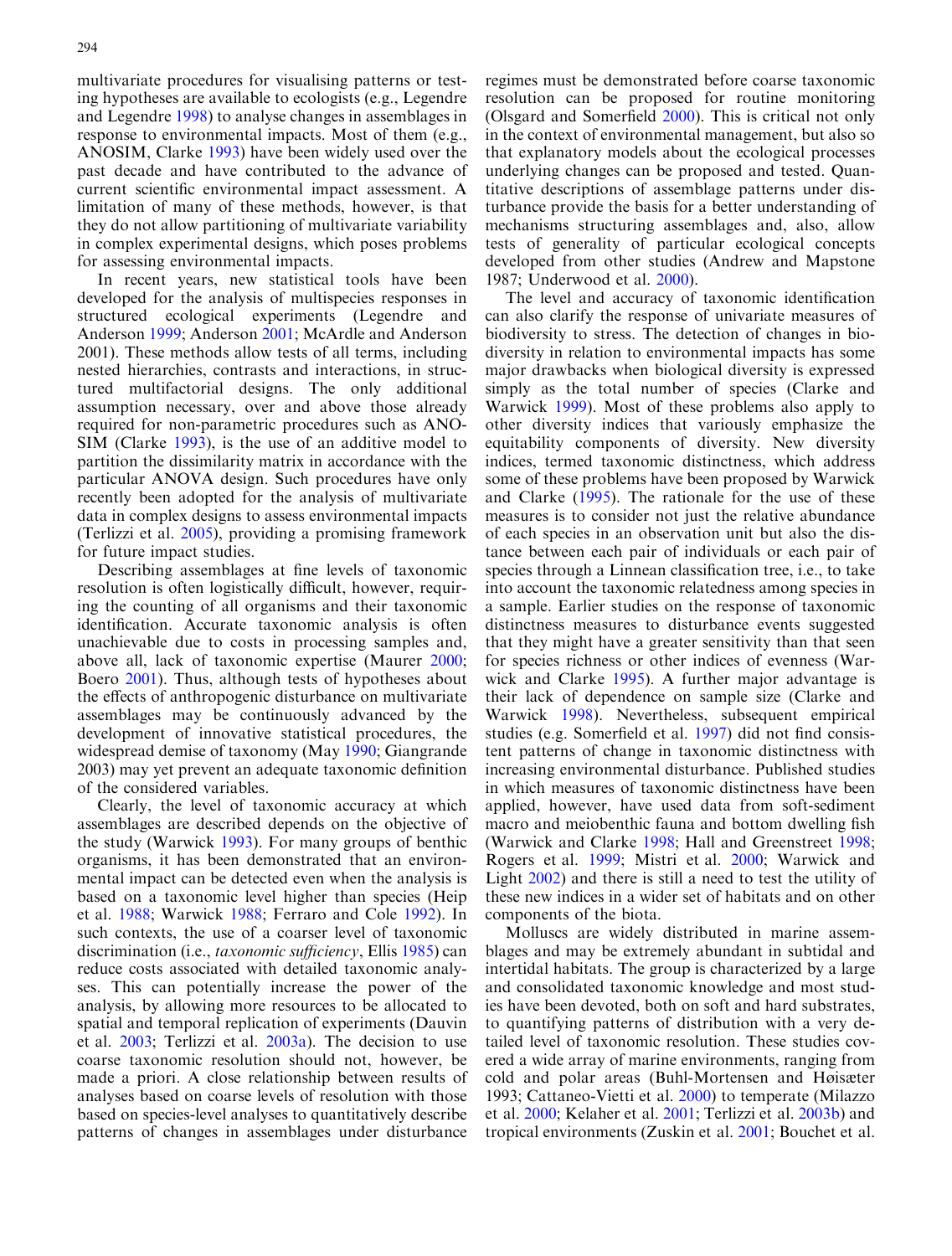2002). On hard substrates, however, as for the vast majority of vagile invertebrate faunal groups (e.g., polychaetes, amphipods and decapods), little is known about the response of molluscan assemblages to anthropogenic disturbances (Lasiak 1998).

Sewage effluent, often discharged from outfalls into the marine environment, can result in significant effects on coastal marine biota (Pearson and Rosenberg 1978; Smith et al. 1999). On hard substrates, structured sampling designs (Archambault et al. 2001; Roberts et al. 1998) are increasingly used to quantify the effects of sewage on a wide range of biological assemblages, including fish, algae, and sessile organisms (e.g., Smith et al. 1999 and references therein). For molluscs, the effects of sewage pollution have been explored on patterns of growth and spatial distribution of a few species of intertidal limpets (Tablado et al. 1994; Bishop et al. 2002) but there has been no published quantification of changes in molluscan assemblages on rocky reefs exposed to anthropogenic point sources of sewage pollution.

In the present study, the putative impact of a shoreline sewage outfall on the structure of molluscan assemblages associated with shallow subtidal rocky reef was examined at a hierarchy of spatial scales. The purpose was (i) to quantify the effects of sewage pollution on natural patterns of spatial variation or biodiversity in molluscan assemblages and (ii) to examine how different analytical techniques may complement each other in the assessment of environmental impacts.

## Methods

Study area and experimental design

The study area  $(17°55'N, 40°11'E)$  is located along the south-western coast of Apulia (Ionian Sea, SE, Italy) and is characterised by wave-exposed calcarenitic rocky plateaus extending from the water surface to about 10 m depth on fine sand with a gentle-medium slope (Terlizzi et al. 2002). Sampling was undertaken in November 2002 at the outfall location (hereafter indicated as I) and two control or reference locations (C1 and C2, hereafter indicated as Cs). Control locations were chosen at random from a set of eight possible locations separated by at least 2.5 km and providing comparable environmental conditions to those occurring at the outfall (in terms of slope, wave exposure, type of substrate). They were also chosen to be located on either side of the outfall.

Results of previous studies in this area showed that the outfall alters the patterns of spatial distributions of sessile macrobenthos (Terlizzi et al. 2002) and rocky reef-associated fish (Guidetti et al. 2003). In general, the location disturbed by sewage is characterised by complex algal assemblages dominated by Colpomenia sinuosa, Gelidium spp., Pterocladiella spp., filamentous brown and green algae. At both control locations, the sessile assemblages are mainly dominated by the algae Dictyota dichothoma, Padina pavonica, Acetabularia

acetabulum, and Cystoseira spp. Specific information about the type and volumes of discharged waste waters, as well as a more detailed account of spatio-temporal patterns of abundance and species composition of sessile assemblages in relation to the presence of the outfall is reported elsewhere (Terlizzi et al. 2005).

At each of the three locations  $(I \text{ and two } Cs)$ , three sites, separated by 80 m–100 m were randomly chosen. At I, one site was located immediately adjacent to the point of discharge and the remaining other two were on its right and left, respectively. For each site, assemblages were sampled at a depth of 3 m–4 m on sloping rocky surfaces. Nine random replicates were collected at each of the three sites within each location, yielding a total of 81 units of observation.

Sampling procedure and taxonomic discrimination

SCUBA divers undertook sampling, where each replicate unit was obtained by scraping the organisms located within a 20 cm×20 cm metal frame off of the rocky surface and into a 0.4 mm mesh bag. To limit the loss of small, cryptic, and motile specimens, an airlift sampler (Benson 1989) was used before and after the scraping of the surface (Chemello 1991).

After collection, samples were fixed in 4% buffered formalin solution. Molluscs were then sorted under magnification and preserved in 70% alcohol before being identified to species level. Nomenclature followed Bedulli et al. (1995a) (Polyplacophora), Bodon et al. (1995) and Bedulli et al. (1995b) (Gastropoda), and Bedulli et al. (1995c) (Bivalvia).

# Analyses of data

The total number of specimens  $(N)$  as well as the total number of species (S) and the Shannon diversity index  $(H')$  was calculated for each observation unit. Following the methods given in Clarke and Warwick (1998, 1999), a species aggregation list of molluscs was made using the taxonomic levels of species, genus, family, order, and class. The list, coupled with the data matrix, was used to calculate the taxonomic distinctness index  $(\Delta^*)$  (using the DIVERSE routine contained in the PRIMER statistical package, Clarke and Gorley 2001) for each unit of observation. The calculation of  $\Delta^*$  (see Eq. 2 in Clarke and Warwick 1998) used constant step lengths ( $\omega$ =1) between each taxonomic level, namely,  $\omega$ =1 for two individuals of the same genus but different species,  $\omega$ =2 for species of the same family but different genera, and so on.

Univariate asymmetrical analyses of variance (Underwood 1991, 1994; Glasby 1997) were used to compare N, S, H', and  $\Delta^*$  at I versus Cs. The model consisted of two factors: Location (one disturbed and two control locations) and Site (three levels, random, nested in Location), with  $n=9$  replicates. For analysis,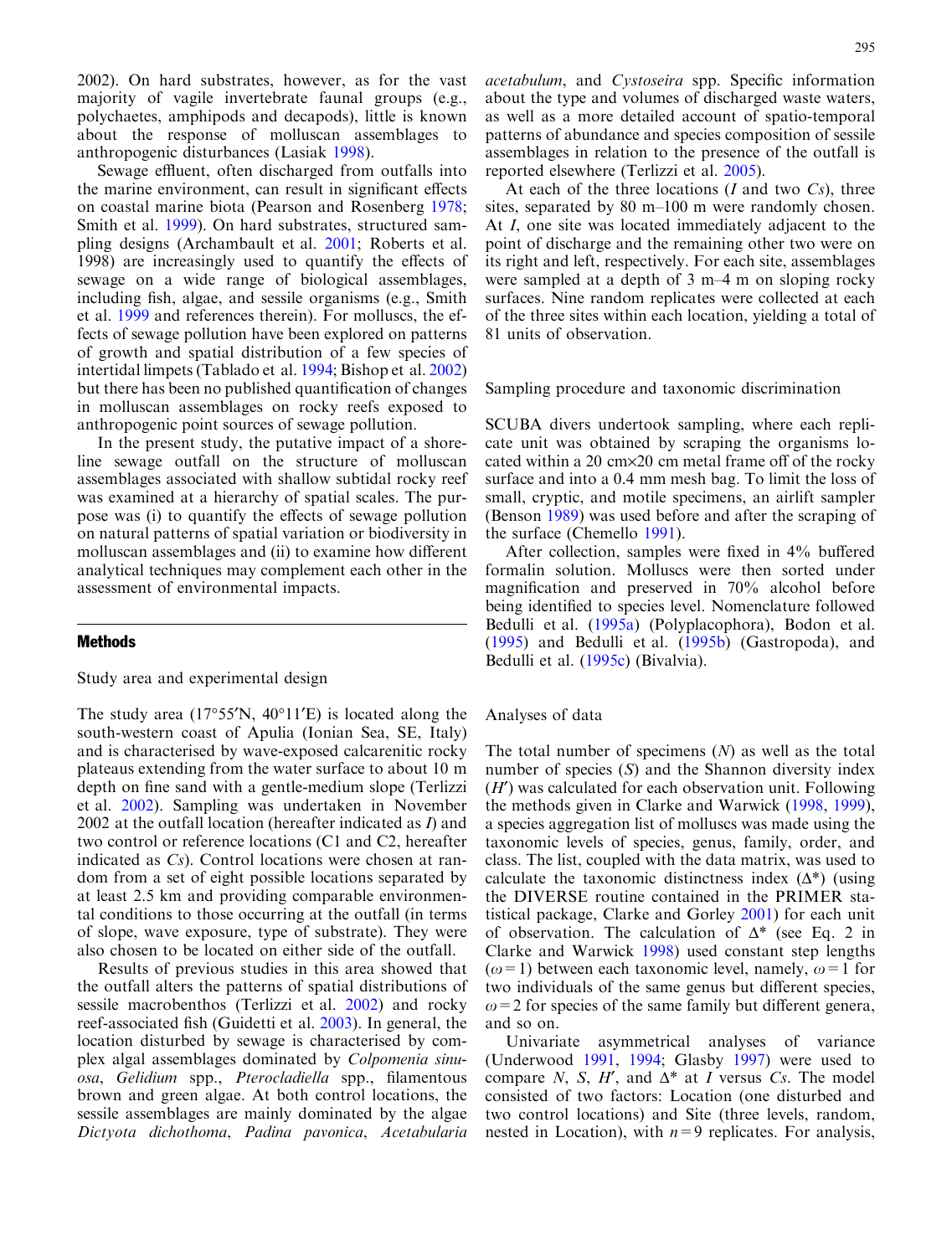the Location term was partitioned into two portions: the contrast I versus  $Cs$  and the variability among  $Cs$ . The term Site(Location) ( $S(L)$ ) was similarly divided into  $S(I)$ and  $S(Cs)$ . Finally, the residual variation was divided into two parts: the residual variability for observations within  $I$  (Res  $I$ ) and the residual variability for observations within  $Cs$  (Res  $Cs$ ).

Denominators for F ratios were identified following the logic of the asymmetrical designs (see particularly Underwood 1992; Glasby 1997). However, using the overall residual variation as denominator makes the assumption that the variance among quadrats at I and Cs is the same, which may not be the case if an impact affects small-scale spatial patterns (Bishop et al. 2002). A two-tailed  $F$  test on residual terms tested for differences in spatial variances among replicates between I and Cs. If significant, terms that involved sources of variation specific for I or Cs were constructed using the natural denominator for that term, not the overall residual. For example, the  $S(I)$  term was tested over Res I rather than the pooled residual. This procedure involves a reduced number of degrees of freedom in the denominator of  $F$ , causing a decrease in statistical power, but takes into account a possible effect of impact in changing natural patterns of variability at the scale of replicate quadrats (Terlizzi et al. 2005).

The ANOVA is robust to heterogeneous variances (Underwood 1997), particularly when there are many independent estimates of variance, as in our case. All the analyses, thus, were done on untransformed data. Nevertheless, Cochran's C-test was done prior to analyses and results with significant Cochran's values (subject to excess type I error), were interpreted using a more conservative significance level of  $\alpha$ =0.01 (Underwood 1997). The analyses were done using the GMAV 5 computer program (University of Sydney, Australia).

Permutational multivariate analysis of variance (PERMANOVA, Anderson 2001) based on Bray–Curtis dissimilarities (Bray and Curtis 1957) on untransformed data (81 samples and 151 variables) was used to estimate variation in the multivariate assemblages between I and

Cs. The analyses tested the same hypotheses described for univariate asymmetrical ANOVA (see above) but in a multivariate context (Terlizzi et al. 2005). Each term in the analysis was tested using 4999 random permutations of the appropriate units (Anderson and ter Braak 2003). Where the number of possible permutable units was not enough to get a reasonable test by permutation, a p-value was obtained using a Monte Carlo random sample from the asymptotic permutation distribution (Anderson and Robinson 2003). The analyses were done using the computer programs DISTLM.exe and PER-MANOVA.exe (Anderson 2004).

Multivariate patterns were visualized by non-metric multi-dimensional scaling (nMDS) ordinations on the basis of a Bray–Curtis dissimilarity matrix on untransformed data. To obtain a plot of centroids, principal coordinates were calculated from the full Bray–Curtis dissimilarity matrix among all pairs of the 81 observations and centroids, as arithmetic averages, were calculated using these principal coordinates. The Euclidean distance between each pair of centroids was then calculated and used as the distance matrix for the nMDS algorithm (Anderson 2001). This was done because arithmetic averages (centroids) of raw data are not the same as centroids defined in the space of a non-Euclidean dissimilarity measure, such as the Bray–Curtis measure. Plots of individual replicates were also produced for each location separately.

The multivariate average dispersion index among replicate units (Warwick and Clarke 1993) was computed (using the PRIMER MVDISP routine) for each of the three sites nested in each location. Such a value indicated, for each site, the level of variability among replicate units (as measured using the Bray–Curtis dissimilarity) and allowed comparisons of small-scale patchiness in assemblage structure between I and Cs.

The similarity percentages procedure (done with the PRIMER SIMPER routine) was used to identify the percentage contribution that each species made to the observed value of the Bray–Curtis dissimilarity between I and Cs (Clarke 1993). A cut-off criterion was applied

Fig. 1 Mean ( $\pm$ SE,  $n=9$ ) values of variables analysed at each of three sites at  $I$  and  $Cs$ (C1 and C2)

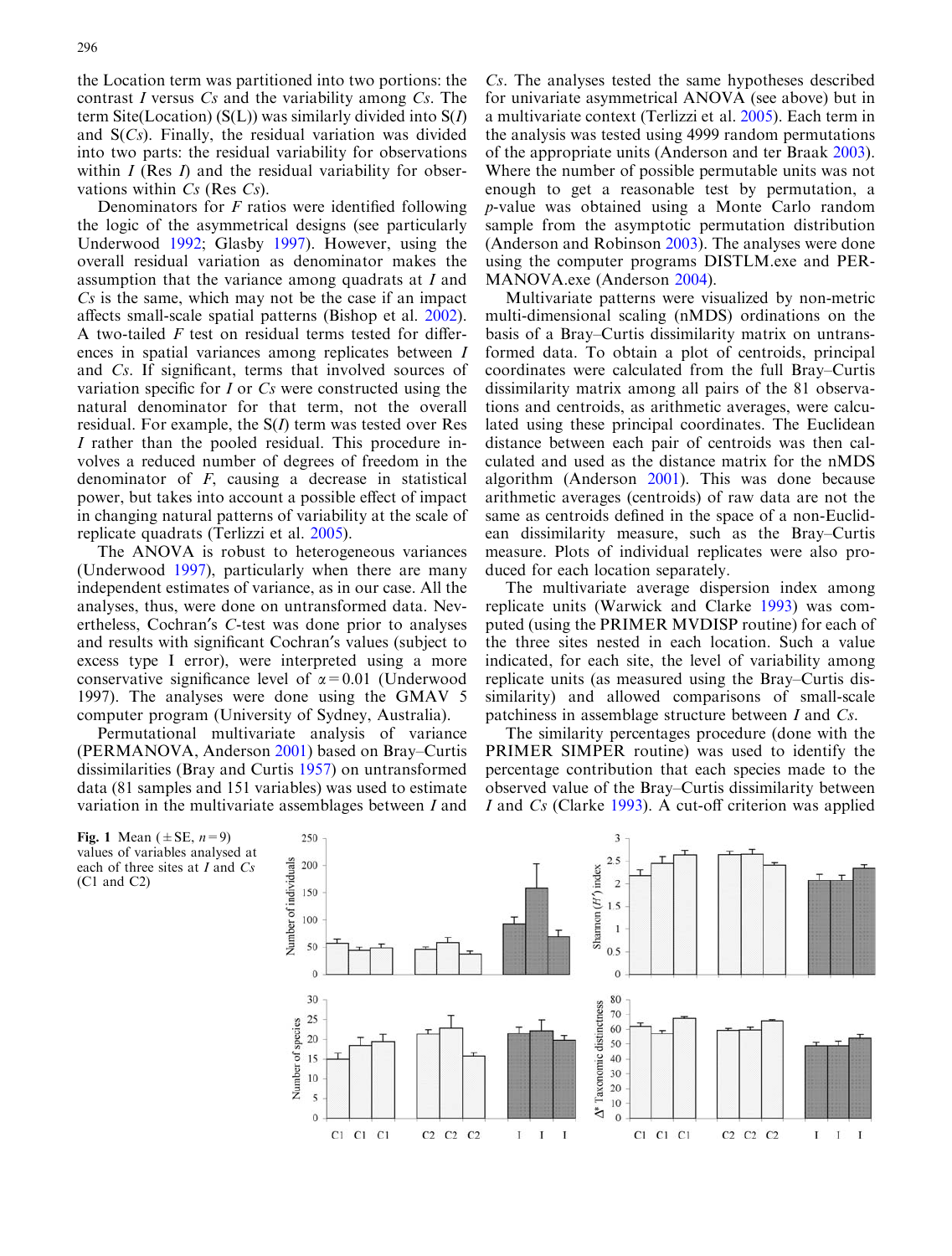|                                                                                                                                                                                                                                       |                 | Number of individuals |                                  |                                   |                                | Number of species          |                         |                                |                                       | Shannon $(H')$ index    |                                  |                               |                                       | A* Taxonomic distinctess                                                            |                                            |           |                                             |
|---------------------------------------------------------------------------------------------------------------------------------------------------------------------------------------------------------------------------------------|-----------------|-----------------------|----------------------------------|-----------------------------------|--------------------------------|----------------------------|-------------------------|--------------------------------|---------------------------------------|-------------------------|----------------------------------|-------------------------------|---------------------------------------|-------------------------------------------------------------------------------------|--------------------------------------------|-----------|---------------------------------------------|
| Source                                                                                                                                                                                                                                | d.f. MS         |                       |                                  |                                   | $F_{denom}$                    | SM                         |                         |                                | $F_{denom}$                           | SM                      |                                  |                               | $F_{denom}$                           | SM                                                                                  |                                            |           | $F_{denom}$                                 |
| $\text{location} = L$                                                                                                                                                                                                                 |                 | 12570.457             |                                  |                                   |                                | 86.161                     |                         |                                |                                       | $\Xi$                   |                                  |                               |                                       | 675.661                                                                             |                                            |           |                                             |
| Cs                                                                                                                                                                                                                                    |                 | 01.407                | 147                              |                                   |                                | 71.185                     |                         |                                |                                       |                         |                                  |                               |                                       | 5.066                                                                               |                                            |           |                                             |
|                                                                                                                                                                                                                                       |                 | 1639.506              |                                  | 0.721<br>0.028<br>0.0322<br>0.074 | $\frac{\text{SCS}}{\text{SU}}$ | 1.623                      | 0.89%<br>0.89%<br>0.89% | 117<br>0.832<br>0.000<br>0.000 | S(Cs)<br>S(L)<br>Residual<br>Residual | 1.914<br>1.914<br>0.284 | 0.915<br>6.738<br>0.039<br>0.072 | 393<br>0.027<br>0.027<br>0.03 | S(Cs)<br>S(L)<br>Residual<br>Residual |                                                                                     | 0.023<br>15.658<br>5.528<br>1.156<br>1.156 | 880240033 | S(Cs)<br>S(L)<br>Residual<br>Res I<br>Res I |
| $I$ versus $C_s$<br>Site(L) = S(L)                                                                                                                                                                                                    |                 | 5952.753              | 8.865<br>2.759<br>1.631<br>2.901 |                                   |                                | 62.309                     |                         |                                |                                       |                         |                                  |                               |                                       |                                                                                     |                                            |           |                                             |
|                                                                                                                                                                                                                                       |                 | 690.630               |                                  |                                   | Residual<br>Res Cs             | 86.963                     |                         |                                |                                       | 0.314                   |                                  |                               |                                       |                                                                                     |                                            |           |                                             |
| $S(Cs)$<br>$S(I)$<br>Residual                                                                                                                                                                                                         |                 | 9477.000              |                                  |                                   | Res                            | 13.000                     |                         |                                | Residual                              |                         |                                  |                               | Residual                              |                                                                                     |                                            |           |                                             |
|                                                                                                                                                                                                                                       |                 | 520.133               |                                  |                                   |                                |                            |                         |                                |                                       | 0.223                   |                                  |                               |                                       |                                                                                     |                                            |           |                                             |
|                                                                                                                                                                                                                                       | 48              |                       |                                  |                                   |                                | 32.889<br>32.444<br>33.778 |                         |                                |                                       | 0.110<br>0.103          |                                  |                               |                                       |                                                                                     |                                            |           |                                             |
| $Res Cs$<br>Res I                                                                                                                                                                                                                     | $\overline{24}$ | 423.366<br>6713.667   |                                  |                                   |                                |                            |                         |                                |                                       |                         |                                  |                               |                                       |                                                                                     |                                            |           |                                             |
| Cochran's                                                                                                                                                                                                                             |                 | $C = 0.769$           |                                  |                                   |                                | $C = 0.297$                |                         |                                |                                       | $C = 0.218$             |                                  |                               |                                       | 3345.257<br>213.650<br>213.406<br>258.772<br>106.775<br>00.775<br>106.775<br>00.777 |                                            |           |                                             |
| C-test                                                                                                                                                                                                                                |                 | (p < 0.01)            |                                  |                                   |                                | $(p \, < \, 0.05)$         |                         |                                |                                       | $\binom{ms}{0.943}$     |                                  |                               |                                       |                                                                                     |                                            |           |                                             |
| Iwo tailed                                                                                                                                                                                                                            |                 | $-5.858$              |                                  |                                   |                                | $.041$ (ns)                |                         |                                |                                       |                         |                                  |                               |                                       | $(p < 0.05)$<br>2.841                                                               |                                            |           |                                             |
| F-test                                                                                                                                                                                                                                |                 | (p < 0.001)           |                                  |                                   |                                |                            |                         |                                |                                       | $\sin$                  |                                  |                               |                                       | (p < 0.01)                                                                          |                                            |           |                                             |
| In each case, the term used for the denominator mean square is given in the column $F_{deunnn}$ . Data with heterogeneous variance (indicated by a significant Cochran's C-test) were<br>interpreted with a more conservative level o |                 |                       |                                  |                                   |                                |                            |                         |                                |                                       |                         |                                  |                               |                                       |                                                                                     |                                            |           |                                             |

Table 1 Summary of asymmetrical analyses of variance testing for differences between I and the average of

Summary of asymmetrical analyses of variance testing for differences between I and the average of  $Cs$ 

ඊ

to allow identification of a subset of species whose cumulative percentage contribution reached 90% of the dissimilarity value.

# **Results**

A total of 5507 specimens were collected, and characterized as 151 species of Polyplacophora (223 individuals, 9 species), Gastropoda (4185 individuals, 114 species), and Bivalvia (1099 individuals, 28 species). A detailed taxonomic list of the species identified is given in Appendix A.

The analysis of mean numbers of individuals revealed no significant difference between Cs. The use of a conservative significance level  $(\alpha = 0.01)$  prevented the detection of significant differences between  $I$  and  $Cs$ , even if an indication of a greater number of individuals at I was suggested by the graph (Fig. 1). The two-tailed F-test indicated a large and significant difference between I and Cs, with larger variability among replicate quadrats at *I* (Table 1).

There was no evidence of impact on mollusc diversity when expressed as number of species. No significant difference in spatial variance in the number of species among replicate quadrats was detected by the two-tailed F-test (Table 1, Fig. 1). However, mean values of the Shannon diversity index  $(H')$  differed among sites within control locations  $[S(Cs)]$  but not among sites within the disturbed location  $[S (I)]$  (Table 1). This was interpreted as a possible effect of the outfall in modifying patterns of spatial variability at the scale of sites. Also, the term I versus Cs was significant, indicating significant spatial differences between  $I$  and the average of  $Cs$  in Shannon diversity. Comparison of variance components at the scale of replicate quadrats indicated no significant differences in the variability of  $H'$  among quadrats between  $I$  and  $Cs$  (Table 1, Fig. 1).

The analysis of mean taxonomic distinctness  $(\Delta^*)$ indicated a significant main effect of I versus Cs. Also, there was evidence of an effect of the outfall in modifying spatial patterns at the scale of sites (indicated by the statistical significance of the term  $S(Cs)$  and by the non-significance of the term  $S(I)$ , Table 1). In addition to patterns in mean values of  $\Delta^*$ , comparison of variance components of Res  $(Cs)$  and Res  $(I)$  revealed significantly more residual variation at  $I$  compared to  $Cs$  at the scale of quadrats (Table 1, Fig. 1).

Asymmetrical PERMANOVA provided evidence for statistically significant differences in assemblages between I and the average of  $Cs$  (as indicated by the significance of the term I versus  $Cs$ , Table 2). There was no significant difference detected between Cs, although assemblages differed significantly among sites at I and at Cs. Spatial differences in the structure of the assemblages were well portrayed by the nMDS plot of the nine site centroids (Fig. 2), which indicated a clear separation between  $I$  and  $Cs$ . The variability among sites also appeared to be less at  $I$  than at  $Cs$  (Fig. 2).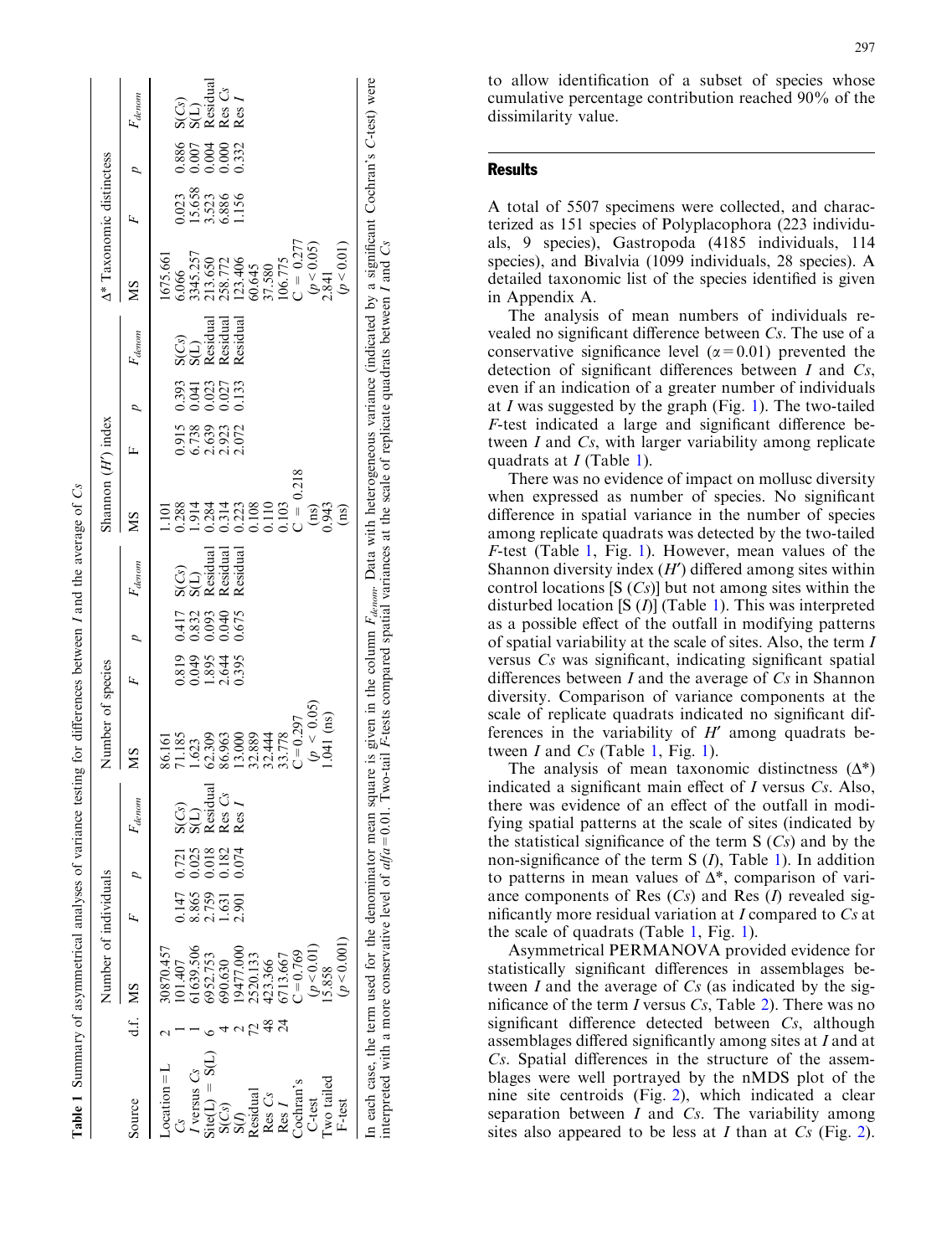Table 2 Asymmetrical PERMANOVA based on the Bray–Curtis dissimilarities of the untransformed multivariate data (151 species)

| Source                                 | d.f.           | SS                                               | MS                                           |       | $\boldsymbol{p}$ | $F_{denom}$ | Permutable units  |
|----------------------------------------|----------------|--------------------------------------------------|----------------------------------------------|-------|------------------|-------------|-------------------|
| Location $= L$                         |                | 40858.681                                        | 20429.341                                    | 2.851 | 0.000            | S(L)        | $9 S(L)$ cells    |
| Cs                                     |                | 10507.181                                        | 10507.181                                    | 1.178 | 0.291            | S(Cs)       | $6 S(Cs)$ cells   |
| I versus $Cs$                          |                | 30351.501                                        | 30351.501                                    | 4.236 | 0.007            | S(L)        | $9 S(L)$ cells    |
| $\text{Site}(L) = S(L)$                | <sub>(</sub>   | 42991.631                                        | 7165.272                                     | 4.104 | 0.000            | Residual    | 81 raw data units |
| S(Cs)                                  |                | 35691.242                                        | 8922.811                                     | 4.703 | 0.002            | $Res\, Cs$  | 54 raw data units |
| S(I)<br>Residual<br>$Res\;Cs$<br>Res I | 72<br>48<br>24 | 7300.388<br>125691.373<br>91074.267<br>34617.107 | 3650.194<br>1745.714<br>1897.381<br>1442.379 | 2.531 | 0.001            | Res I       | 27 raw data units |

Each test was based on 4999 random permutations of the appropriate units. In each case, the term used as a denominator for the calculation of pseudo- F is shown in the column  $F_{denom}$ . p-values given in italics were obtained using 4999 Monte Carlo samples from the asymptotic permutation distribution

This pattern was supported by the relative sizes of the multivariate pseudo variance components for sites obtained using mean squares from the PERMANOVA (Table 2), which were estimated at 245.3 for I and 780.6 for Cs (e.g., Searle et al. 1992). Within each location, significant differences in multivariate assemblage structure among sites were also apparent (Fig. 3, Table 2).

Multivariate patterns of small-scale variability among replicate units differed markedly between I and  $Cs$  (Fig. 4). More particularly, the assemblages at I were characterised by the lowest values of the multivariate dispersion index, suggesting an effect of decreasing variability in the structure of assemblages at the scale of replicate quadrats at the outfall (as measured by the Bray–Curtis measure).

There were 40 taxa identified by SIMPER as contributing the most (90%) to the average Bray–Curtis dissimilarity between  $I$  and the average of  $Cs$  (Table 3). Of these, 27 (out of the 114 in the original data set) were gastropod species, 10 (out of 28) were bivalves and 3 (out of 9), polyplacophoran. Among gastropods, Pusillina philippi, Bittium reticulatum, Bittium latreilli, and Columbella rustica made a strong cumulative contribution towards differences between  $I$  and  $Cs$ , accounting for more than 50% of the observed value of dissimilarity. Among bivalves, Gastrochaena dubia and Mytilaster minimus also made important contributions to discriminate between  $I$  and  $Cs$  (Table 3). Within the species identified by SIMPER, with the exception of the



Fig. 2 Non-metric multidimensional scaling ordination (nMDS plot) on the basis of the Bray–Curtis dissimilarity measure of centroids of the  $n=9$  observations for each site. Centroids were calculated using principal coordinates (see text for details)

polyplacophoran, Lepidochitona monterosatoi, there were no exclusive species at I or Cs. Some species were more abundant at Cs than *I*. For example, the average number of individuals per quadrat of C. rustica and G. dubia was 5.07 and 3.31 at  $Cs$  and 2.41 and 1.85 at  $I$ , respectively (Table 3). This pattern was reversed for P. philippi, B. reticulatum, and B. latreilli, whose values of



Fig. 3 Non-metric multidimensional scaling ordinations of replicate observations at each of three random sites (labelled simply 1, 2 or 3) within each location: C1, C2, and I. For the impact location, the site labelled 2 was the site closest to the outfall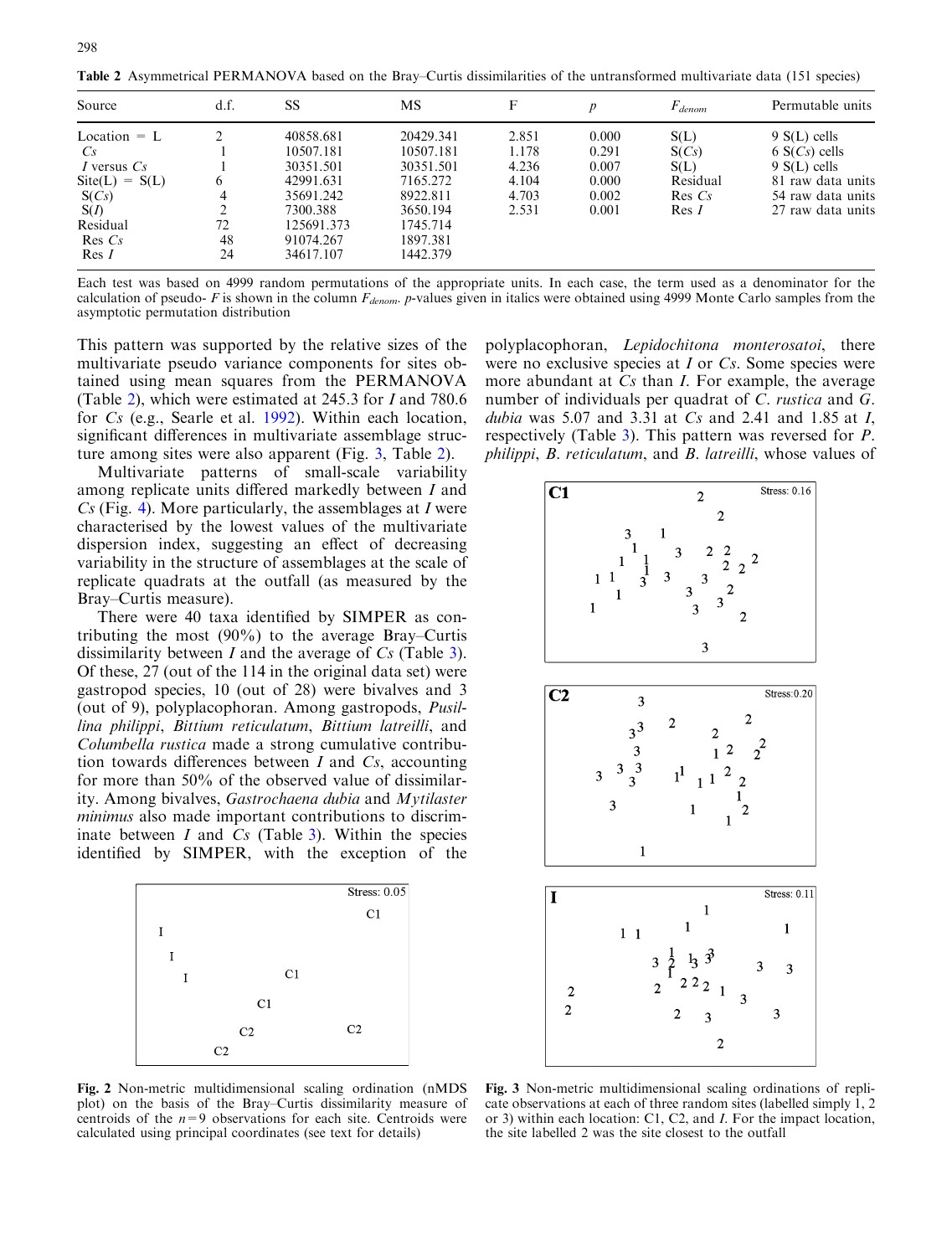

Fig. 4 Average multivariate dispersion index among replicate units for each site at the outfall  $(I)$  and the two controls  $(C1$  and  $C2)$ 

average abundance were far higher at  $I$  than  $Cs$  (3.87, 2.35, and 4.13 at Cs versus 36.67, 22.56, and 13.96 at I, respectively). The contribution of these three species was clearly illustrated by plotting k-dominance curves (Lambshead et al.  $1983$ ) for species abundance at I and  $Cs$  (Fig. 5). Although no statistically significant differences among the curves were detected by ANOSIM (global  $R=0.144$ ,  $p=0.23$ ), the curves showing the distribution of the number of individuals among species at Cs markedly differed from curve at I, which was characterised by few numerically dominant species. There was a comparable shape of the curves at C1 and C2 indicating similar patterns of distribution of individuals among species at control locations.

## **Discussion**

This study detected significant differences between molluscan assemblages at a location exposed to sewage discharge and those at control locations. Multivariate analyses indicated that differences between I and Cs

Table 3 Average abundance of species contributing the most to the Bray–Curtis dissimilarity (data untransformed) value (75.09) between I and the average of  $Cs$ 

| Species                     | Group $Cs$<br>Av.Abund | Group $I$<br>Av.Abund | Contrib% | Cum.% |
|-----------------------------|------------------------|-----------------------|----------|-------|
| P. philippi                 | 3.87                   | 36.67                 | 26.11    | 26.11 |
| <b>B.</b> reticulatum       | 2.35                   | 22.56                 | 13.65    | 39.76 |
| <b>B.</b> latreilli         | 4.13                   | 13.96                 | 8.27     | 48.03 |
| C. rustica                  | 5.07                   | 2.41                  | 4.44     | 52.47 |
| G. dubia                    | 3.31                   | 1.85                  | 4.04     | 56.51 |
| M. minimus                  | 3.52                   | 2.59                  | 3.50     | 60.01 |
| Chiton olivaceus            | 0.83                   | 2.04                  | 1.86     | 61.87 |
| Cardita calyculata          | 1.31                   | 1.74                  | 1.71     | 63.59 |
| S. lactea                   | 1.33                   | 0.96                  | 1.62     | 65.20 |
| Aplysia parvula             | 1.67                   | 0.22                  | 1.60     | 66.80 |
| M. galloprovincialis        | 0.98                   | 1.89                  | 1.52     | 68.32 |
| Conus mediterraneus         | 0.87                   | 1.19                  | 1.48     | 69.80 |
| Clanculus cruciatus         | 0.43                   | 1.52                  | 1.39     | 71.19 |
| Alvania cimex               | 0.94                   | 0.93                  | 1.32     | 72.52 |
| Acanthochitona fascicularis | 0.94                   | 0.70                  | 1.27     | 73.79 |
| Lithophaga lithophaga       | 0.89                   | 0.59                  | 1.21     | 75.00 |
| Muricopsis cristata         | 0.61                   | 1.00                  | 1.16     | 76.16 |
| Hiatella rugosa             | 1.09                   | 0.37                  | 1.16     | 77.32 |
| Diodora gibberula           | 1.06                   | 0.59                  | 1.14     | 78.46 |
| Nassarius incrassatus       | 0.70                   | 1.04                  | 1.08     | 79.54 |
| Alvania pagodula            | 0.04                   | 1.30                  | 0.89     | 80.43 |
| Barleia unifasciata         | 0.83                   | 0.04                  | 0.84     | 81.26 |
| Cerithium vulgatum          | 0.52                   | 0.52                  | 0.77     | 82.03 |
| D. cristatum                | 0.85                   | 0.04                  | 0.68     | 82.70 |
| Cerithiopsis tubercularis   | 0.54                   | 0.33                  | 0.65     | 83.36 |
| Pollia dorbignyi            | 0.41                   | 0.41                  | 0.65     | 84.00 |
| Hexaplex trunculus          | 0.28                   | 0.44                  | 0.56     | 84.56 |
| Eatonina fulgida            | 0.50                   | 0.11                  | 0.50     | 85.06 |
| Gibbula turbinoides         | 0.20                   | 0.33                  | 0.49     | 85.55 |
| Rissoina bruguieri          | 0.30                   | 0.41                  | 0.49     | 86.04 |
| Crisilla semistriata        | 0.30                   | 0.30                  | 0.48     | 86.53 |
| Arca noae                   | 0.30                   | 0.33                  | 0.48     | 87.01 |
| Cerithium rupestre          | 0.43                   | 0.11                  | 0.47     | 87.48 |
| L. monterosatoi             | 0.43                   | 0.00                  | 0.44     | 87.91 |
| Ocinebrina edwardsii        | 0.22                   | 0.30                  | 0.43     | 88.35 |
| Sinezona cingulata          | 0.37                   | 0.26                  | 0.42     | 88.77 |
| Vermetus triquetrus         | 0.26                   | 0.19                  | 0.42     | 89.18 |
| Galeomma turtoni            | 0.31                   | 0.19                  | 0.41     | 89.59 |
| Barbatia barbata            | 0.24                   | 0.15                  | 0.38     | 89.97 |
| Lima hians                  | 0.15                   | 0.30                  | 0.35     | 90.33 |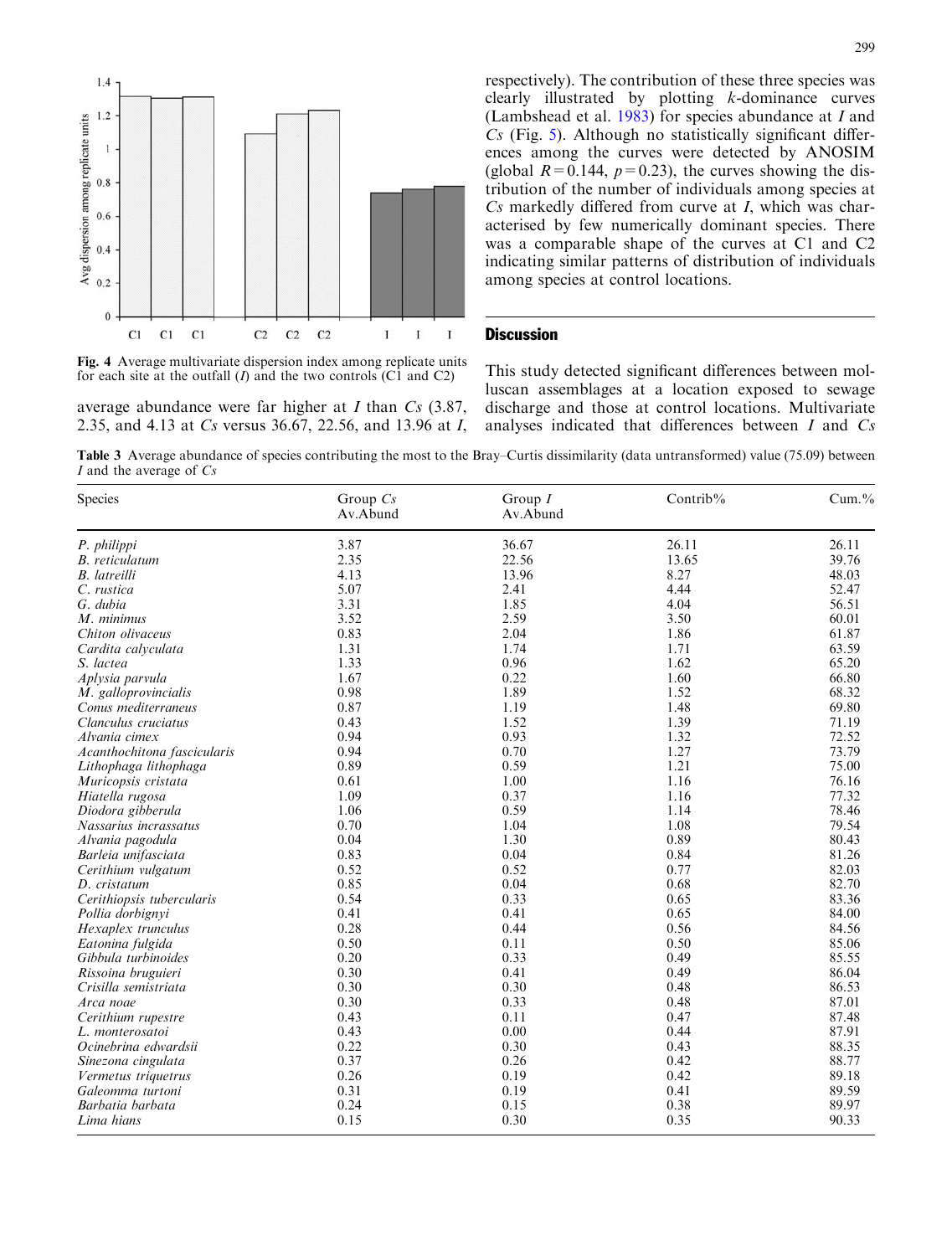



were significantly larger than the variation among control locations. Several species characterised these differences with a few of them (i.e. P. philippi, B. latreilli, and B. reticulatum) widely dominating the assemblage at the disturbed location.

The ANOVA indicated no significant differences between I and Cs for either the mean number of individuals  $(N)$  or the mean number of species  $(S)$ , whereas an overall difference between I and Cs was found in the mean values of the other two univariate diversity measures (i.e.  $H'$  and  $\Delta^*$ ). Two-tailed *F*-tests indicated that for N and  $\Delta^*$ , spatial variation at the scale of quadrats was significantly larger at *I* compared to *Cs*.

There are many potential mechanisms, which may be responsible for changes in assemblages exposed to sewage pollution. Clearly, as our data are descriptive, it is not possible to infer much regarding specific processes that may lead to different structures in assemblages between I and Cs. In addition, the lack of temporal replication in the study we describe limits the basis for any general inferences concerning impacts. Potential causes for the differences observed can be hypothesised but unravelling possible, not mutually exclusive, explanations about the processes producing changes in molluscan assemblages at the outfall would require detailed experimental manipulations. Furthermore, the absence of fundamental knowledge concerning the biology and ecology of the vast majority of these molluscan species precludes the ability to generate meaningful hypotheses regarding mechanisms that may underlie the patterns uncovered here. Thus, we offer only some general tentative ideas.

One possible model is linked to sedimentation. A discharge of primary or secondary treated sewage can increase the amount of suspended solids in the water column and modify the rate of sedimentation. This in turn, possibly interacting with other environmental factors often covarying with sediments (e.g., hydrody-

namics, salinity, organic enrichment, and associated oxygen demands), can act to modify the chemical and physical features of the environment, influencing patterns of abundance and species distribution within assemblages (Airoldi 2003). Burial by sediments in subtidal oyster reefs, for instance, is known to cause mortality in oysters and other filter-feeding sessile invertebrates (Lenihan 1999). This could explain the observed lower average abundances of sessile bivalves of the species G. dubia, M. minimus, and Striarca lactea and of the vermetid gastropod Dendropoma cristatum at I compared to Cs. Changes in the characteristics of the surface of the substratum by increasing sedimentation could also explain the relatively higher abundances at I of deposit-feeding gastropod species, namely B. latreilli and B. reticulatum. Given the sensitivity of molluscs to the accumulation of heavy metals (Reish et al. 1999), inorganic contamination of sediments is another possible mechanism worth considering.

Sewage plumes can also increase water turbidity and this, possibly interacting with processes of sedimentation (Irving and Connell 2002), can have an influence on the heterogeneity of benthic algae (i.e., the relative abundance of different structural components), resulting in changes in habitat complexity for small invertebrate vagile organisms (Kennelly 1989; Gee and Warwick 1994; Schreider et al. 2003). Previous accounts on the effects of the same outfall on sessile assemblages (Terlizzi et al. 2002) reported strong differences in algal substrate cover and species composition. More particularly, the algal assemblages at the outfall were strongly dominated by red algae of the family of Gelidiaceae and by filamentous brown algae of the genera *Ectocarpus* and Sphacelaria. Similar patterns of extensive mats of macroalgae associated with organic polluted waters have been described elsewhere (Lopez-Gappa et al. 1990; Chryssovergis and Panayotidis 1995). The possible change in algal complexity that is supposed to regulate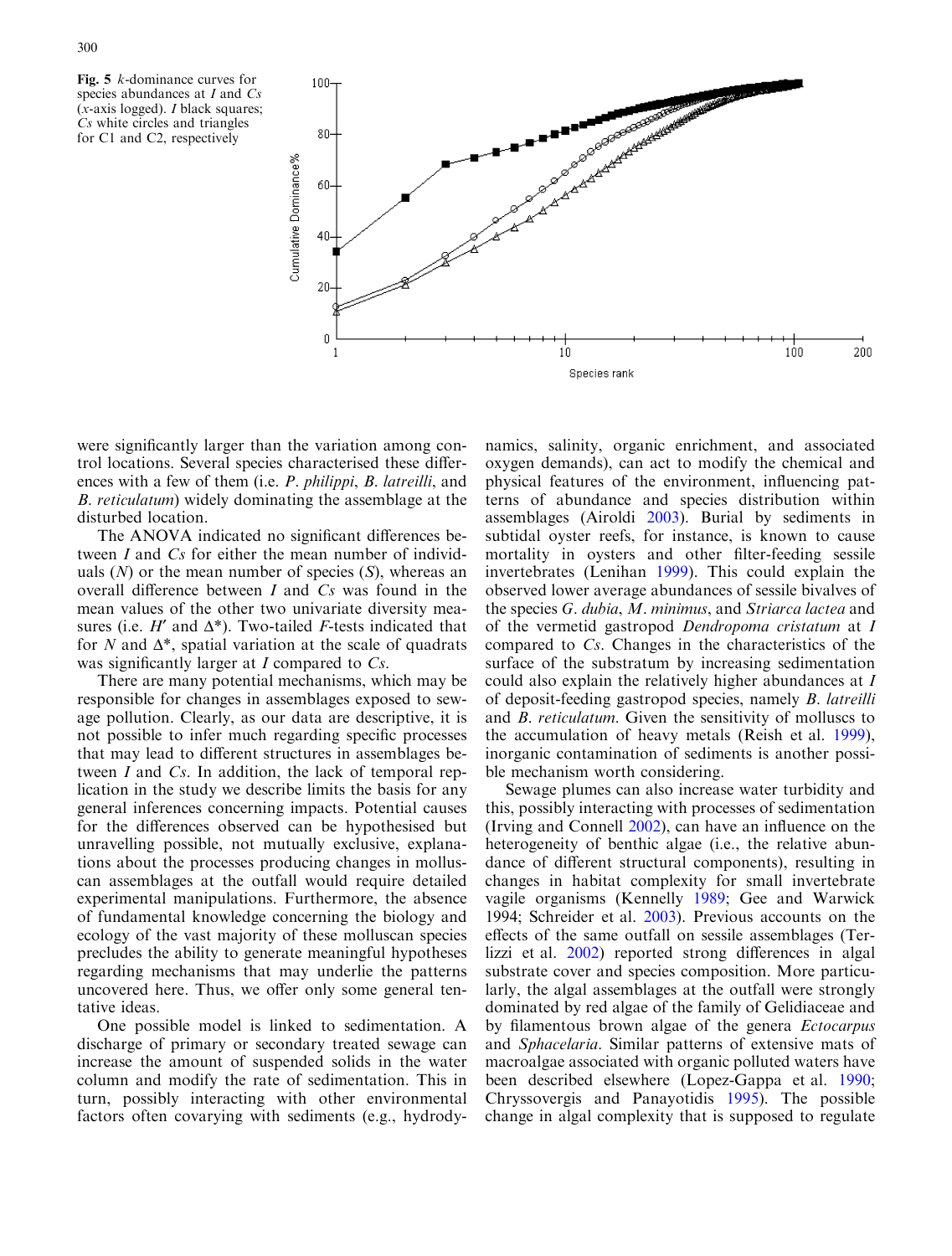the structure of molluscan assemblages (Russo 1997; Chemello and Milazzo 2002) may explain differences between I and Cs found in this study.

Another possible model concerns the supply of recruits. The importance of some species (i.e., P. philippi, B. latreilli, B. reticulatum, and Mytilus galloprovincialis) in differentiating the assemblage at  $I$  versus  $Cs$  was largely driven by the higher abundances, at I, of juvenile forms. The reasons for increases in the number of recruits of these species at  $I$  is clearly unknown, but the complex suite of changes in chemical, physical, and biological attributes of the habitat as a consequence of sewage discharge can modify the demographic structure of populations (Caley et al. 1996; Fraschetti et al. 2003). Note, in passing, that a methodological aspect of the finding that very small juvenile species largely influenced multivariate differences between  $I$  and  $Cs$  is that special care (i.e. patience and time) must be taken in processing and sorting samples, to ensure a proper quantification of the presence and relative abundances of species.

An intriguing outcome of univariate analyses was that the detection of effects of the sewage effluent on mollusc diversity depended on the way diversity was expressed. Asymmetrical ANOVA detected no significant differences in mean number of species  $(S)$  at I compared to Cs nor were there differences between I and Cs in spatial patterns of variation at the scale of sites and replicate quadrats. The analysis of the Shannon index  $(H')$  revealed a possible effect of the outfall in modifying patterns of spatial variability at the scale of sites and an overall difference between  $I$  and  $Cs$ , with the lowest mean  $H'$  values found at I. When considering taxonomic distinctness  $(\Delta^*)$  the analysis indicated a significant effect of the outfall in modifying natural spatial patterns of mollusc diversity at all of the considered scales (i.e., location, site, replicate quadrats), with a sharp decrease in mean  $\Delta^*$  values at I.

As defined by its formulation (Clarke and Warwick 1998),  $\Delta^*$  is a measure purely of taxonomic relatedness that is independent of species diversity or sample size. The relevant attribute of  $\Delta^*$  is that it contains information about the interrelationships between species that are entirely neglected in the calculation of standard diversity indices. In this way,  $\Delta^*$  can complement the information obtained by other kinds of diversity measures and contribute to quantify and characterise the effects of disturbance on assemblage biodiversity.

There are two possible mechanisms to explain changes in taxonomic distinctness (Somerfield et al. 1997). The first is that, in disturbed assemblages, less closely related species are replaced by more closely related species. The second is that the disturbance acts to remove species from an assemblage selectively, from particular higher taxa. In this case, changes in  $H'$  should track those in  $\Delta^*$ . Our results, therefore, supported this latter mechanism, given that the reduction of mean values of  $H'$  at I reflected similar changes in the mean values of  $\Delta^*$ . The complementary, independent information measured by  $H'$  and  $\Delta^*$  bring new insights to measuring changes in diversity in disturbed assemblages. Integrating these different measures of diversity should, however, be undertaken with caution, because measures other than  $\Delta^*$ , such as S or H', are dependent on sample size and the proportion of the total number of species sampled with a given number of samples can vary from location to location.

Univariate analysis suggested a general increase in mean numbers of individuals close to the outfall. Similarly, spatial variation at the scale of replicate quadrats was higher at  $I$  than  $Cs$ . Such a pattern of a positive correlation between the mean and the variance is a common feature of counts of species abundances (Taylor 1961; Hurlbert 1990). Taxonomic distinctness, however, showed larger spatial variation at I, although the mean values of  $\Delta^*$  were generally reduced at I compared to Cs. That is, the variance of  $\Delta^*$  decreased with increases in its mean. This suggests that when assemblages have higher average distinctness (having a greater range of species across higher levels of taxonomic resolution), the more stable this taxonomic structure is. In contrast, assemblages represented by only one or a few families (or other higher taxa), appear to have a much more variable pattern of taxonomic relatedness among species.

The observed decrease in variance with increase in mean of  $\Delta^*$  may be a purely statistical phenomenon. For example, as an assemblage obtains a greater number of distinct species across a range of families, perhaps the historical constraints on the possibilities for variation in taxonomic structure within a phylum force a reduction in the variance of  $\Delta^*$ . On the other hand, the increase in variance of  $\Delta^*$  observed at the impact location may be an ecological symptom of stress. Clearly, more work with a greater range of phyla in different circumstances is required to achieve a better understanding of the behaviour of the variance of  $\Delta^*$  in ecological and environmental studies (Clarke, personal communication). In any case, these findings support the view that careful studies of environmental impacts should consider potential effects on variances in addition to potential mean effects on single response variables (Bishop et al. 2002; Benedetti-Cecchi 2003).

In addition to univariate patterns, differences in small-scale patchiness between  $I$  and  $Cs$  also emerged by multivariate analysis, with the assemblages at I being characterised by the lowest values of multivariate dispersion among replicates. A change in variability has been proposed as a diagnostic feature of disturbed marine assemblages (Caswell and Cohen 1991; Warwick and Clarke 1993; Fraschetti et al. 2001). There are several reasons why variability among replicates may increase or decrease under disturbance conditions. These include changes in the total number of species, changes in phylogenetic relatedness among species, changes in the variance-to-mean ratio for particular species, or changes in taxonomic composition of the assemblages (Warwick and Clarke 1993; Chapman et al. 1995). Integrating univariate and multivariate approaches can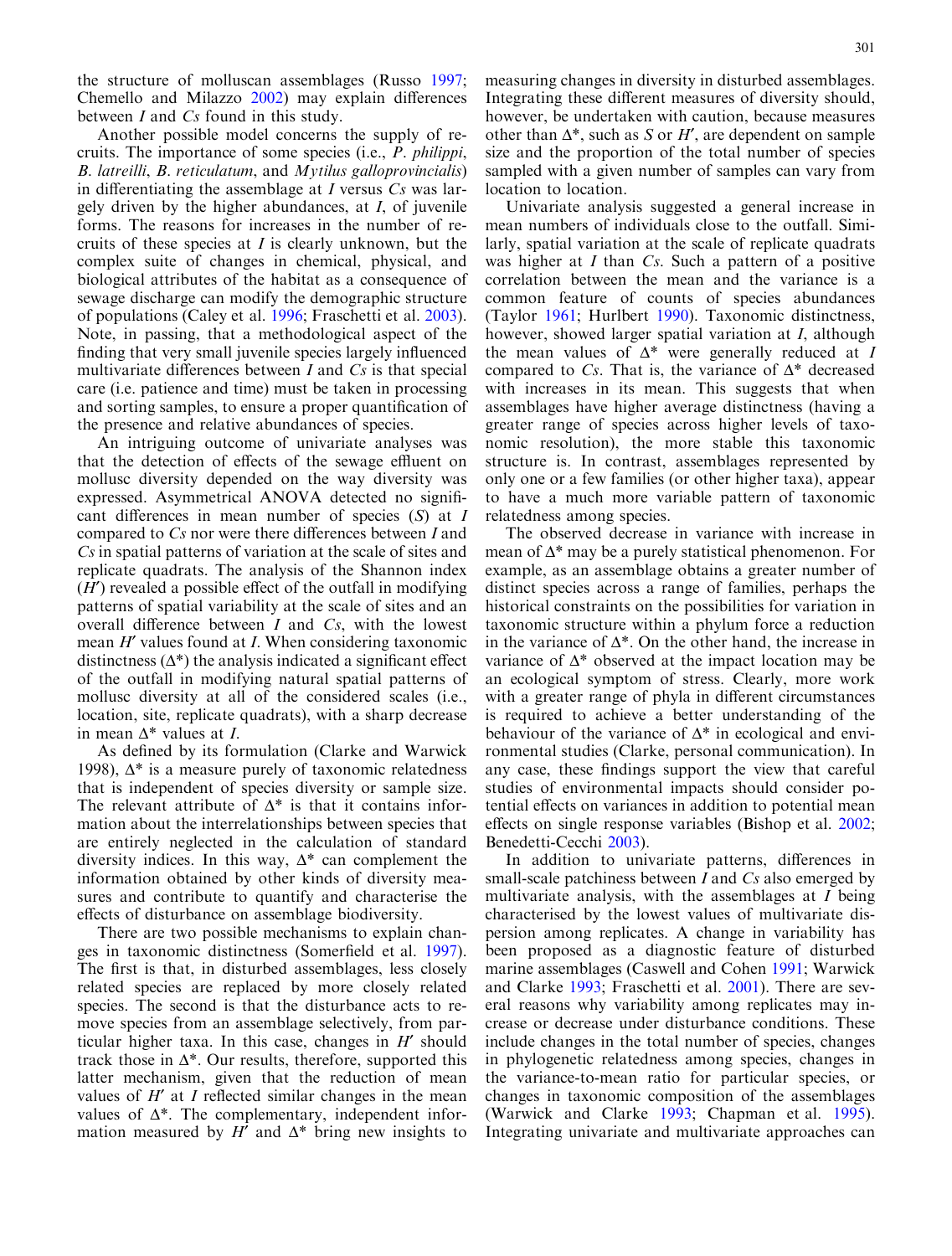Acknowledgements Christian Vaglio and Dario Negro greatly assisted in fieldwork. Anna Lucia Delos provided invaluable assistance with the processing of samples and sorting operations. Financial support extended by PEET (Partnerships for Enhancing Expertise in Taxonomy) and MURST (COFIN and FIRB projects). The authors acknowledge the support by the MARBEF Network of Excellence ''Marine Biodiversity and Ecosystem Functioning,'' which is funded in the Community's Sixth Framework Programme (contract no. GOCE-CT-2003-505446)

# Appendix A

Taxonomic list of the species collected

Polyplacophora

Lepidopleurida Lepidopleuridae Lepidopleurus (Lepidopleurus) cajetanus (Poli, 1791) Lepidopleurus (Leptochiton) scabridus (Jeffreys, 1880) Ischnochitonidae Ischnochiton (Ischnochiton) rissoi (Payraudeau, 1826) Callochiton septemvalvis (Montagu, 1803) Lepidochitona monterosatoi Kaas and Van Belle, 1981 Chitonidae Chiton (Rhyssoplax) olivaceus Spengler, 1797 Chiton (Rhyssoplax) phaseolinus Monterosato, 1879 Acanthochitonidae Acanthochitona crinita crinita (Pennant, 1777) Acanthochitona fascicularis (Linné, 1767)

### Gastropoda

Docoglossa Patellidae Patella ulyssiponensis Gmelin, 1791 Vetigastropoda Fissurellidae Emarginula octaviana Coen, 1939 Diodora gibberula (Lamarck, 1822) Scissurellidae Scissurella costata D'Orbigny, 1824 Sinezona cingulata (Costa O.G., 1861) Haliotidae Haliotis tuberculata tuberculata Linné, 1758 Turbinidae Tricolia tenuis (Michaud, 1829) Trochidae Clanculus (Clanculopsis) cruciatus (Linné, 1758) Gibbula (Colliculus) racketti (Payraudeau, 1826) Gibbula (Colliculus) turbinoides (Deshayes, 1835) Gibbula (Steromphala) divaricata (Linné, 1758) Gibbula (Tumulus) umbilicaris umbilicaris (Linné, 1758) Jujubinus exasperatus (Pennant, 1777) Jujubinus striatus striatus (Linné, 1758) Calliostoma laugeri laugeri (Payraudeau, 1826) Neritopsina Neritidae Smaragdia viridis (Linné, 1758) Caenogastropoda Cingulopsidae

#### Gastropoda

Eatonina (Coriandria) cossurae (Calcara, 1841) Eatonina (Coriandria) fulgida (Adams J., 1797) Rissoidae Rissoa guerinii Récluz, 1843 Rissoa similis Scacchi, 1836 Rissoa variabilis (von Muehlfeldt, 1824) Rissoa violacea violacea (Récluz, 1843) Alvania cancellata (Da Costa, 1778) Alvania cimex (Linné, 1758) Alvania lactea (Michaud, 1832) Alvania lineata Risso, 1826 Alvania pagodula (Bucquoy, Dautzenberg and Dollfus, 1884) Alvania parvula (Jeffreys, 1884) Alvania subcrenulata (Bucquoy, Dautzenberg and Dollfus, 1884) Crisilla semistriata (Montagu, 1808) Manzonia crassa (Kanmacher, 1798) Pusillina philippi (Aradas and Maggiore, 1844) Setia amabilis (Locard, 1886) Setia turriculata Monterosato, 1884 Rissoina bruguieri (Payraudeau, 1826) Barleeidae Barleia unifasciata (Montagu, 1803) Anabathridae Nodulus contortus (Jeffreys, 1856) Caecidae Caecum trachea (Montagu, 1803) Cerithiidae Cerithium rupestre Risso, 1826 Cerithium vulgatum Bruguière, 1792 Bittium latreilli (Payraudeau, 1826) Bittium reticulatum (Da Costa, 1778) Vermetidae Vermetus triquetrus Bivona Ant., 1832 Vermetus (Thylacodus) granulatus (Gravenhorst, 1831) Dendropoma cristatum (Biondi, 1857) Serpulorbis arenaria (Linné, 1767) Skeneopsidae Skeneopsis planorbis (Fabricius, 1780) Fossaridae Fossarus ambiguus (Linné, 1758) Cerithiopsidae Cerithiopsis fayalensis Watson, 1886 Cerithiopsis minima (Brusina, 1865) Cerithiopsis nana Jeffreys, 1867 Cerithiopsis tubercularis (Montagu, 1803) Dizoniopsis coppolae (Aradas, 1870) Triphoridae Cheirodonta pallescens (Jeffreys, 1867) Monophorus perversus (Linné, 1758) Marshallora adversa (Montagu, 1803) Metaxia metaxa (Delle Chiaje, 1828) Epitoniidae Gyroscala lamellosa(Lamarck, 1822) Eulimidae Vitreolina philippi(Rayneval and Ponzi, 1854) Neogastropoda Muricidae Hexaplex trunculus (Linné, 1758) Muricopsis cristata (Brocchi, 1814) Ocinebrina aciculata (Lamarck, 1822) Ocinebrina edwardsii (Payraudeau, 1826) Stramonita haemastoma (Linné, 1766) Coralliophilidae Coralliophila meyendorffii (Calcara, 1845) Buccinidae Buccinulum corneum (Linné, 1758) Pisania striata (Gmelin, 1791) Chauvetia turritellata (Deshayes, 1835)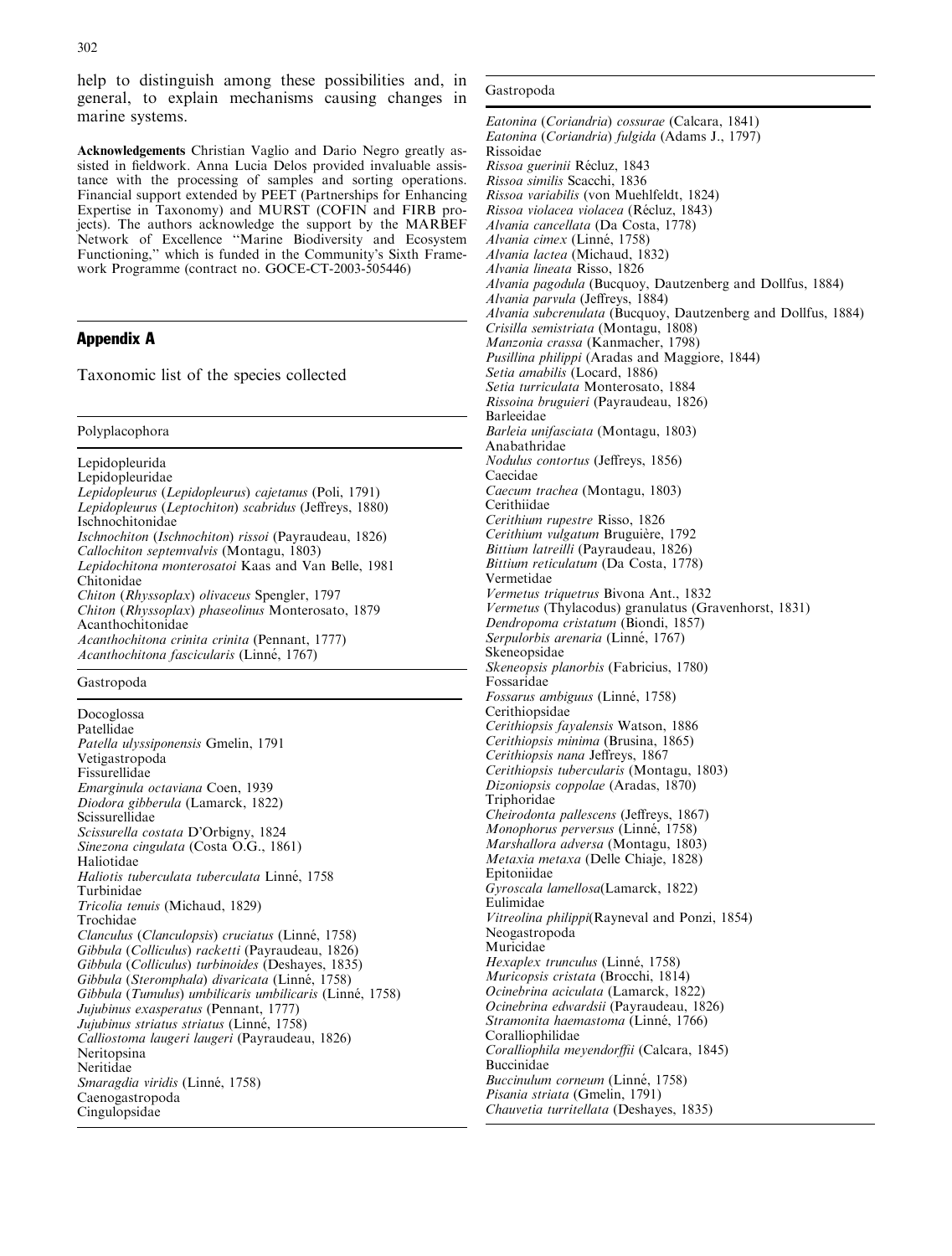#### Gastropoda

Engina leucozona (Philippi, 1843) Pollia dorbignyi (Payraudeau, 1826) Pollia scacchiana (Philippi, 1844) Columbellidae Columbella rustica (Linné, 1758) Mitrella scripta (Linné, 1758) Nassariidae Nassarius (Hima) incrassatus (Stroem, 1768) Nassarius (Telasco) cuvierii (Payraudeau, 1826) Fasciolariidae Fasciolaria lignaria (Linné, 1758) Cystiscidae Gibberula miliaria (Linné, 1758) Gibberula philippi (Monterosato, 1878) Gibberula recondita Monterosato, 1844 Mitridae Mitra cornicula (Linné, 1758) Costellariidae Vexillum (Pusia) ebenus (Lamarck, 1811) Vexillum (Pusia) savignyi (Payraudeau, 1826) Vexillum (Pusia) tricolor (Gmelin, 1791) Conidae Mangelia taeniata (Deshayes, 1835) Mangelia vauquelini (Payraudeau, 1826) Raphitoma echinata (Brocchi, 1814) Raphitoma horrida (Monterosato, 1884) Raphitoma laviae (Philippi, 1844) Raphitoma linearis (Montagu, 1803) Raphitoma lineolata (Bucquoy, Dautzenberg and Dollfus, 1883) Leufroyia concinna (Scacchi, 1836) Conus mediterraneus Hwass in Bruguière, 1792 Heterostropha Rissoellidae Rissoella diaphana (Alder, 1848) Omalogyridae Ammonicera fischeriana (Monterosato, 1869) Pyramidellidae Eulimella laevis (Blainville, 1827) Odostomia lukisii Jeffreys, 1859 Odostomia plicata (Montagu, 1803) Odostomia (Megastomia) conoidea (Brocchi, 1814) Chrysallida emaciata (Brusina, 1866) Chrysallida incerta (Milaschewitch, 1916) Chrysallida juliae (De Folin, 1872) Folinella excavata (Philippi, 1836) Odostomella doliolum (Philippi, 1844) Ondina warreni (Thompson, 1845) Cephalaspidea Philinidae Philine catena (Montagu, 1803) Aglajidae Chelidonura italica Sordi, 1980 Bullidae Bulla striata Bruguière, 1792 Runcinidae Runcina ferruginea Kress, 1977 Anaspidea Aplysiidae Aplysia (Pruvotaplysia) parvula Guilding in Moerch, 1863 Aplysia (Pruvotaplysia) punctata (Cuvier, 1803) Notaspidea Pleurobranchidae Berthella aurantiaca (Risso, 1818) Nudibranchia Tritoniidae Tritonia manicata Deshayes, 1853 Dorididae Dorididae gen. sp.

#### Gastropoda

#### Basommatophora

Siphonariidae Williamia gussoni (Costa, 1829)

## Bivalvia

Arcida Arcidae Arca noae Linné, 1758 Barbatia barbata (Linné, 1758) Noetidae Striarca lactea (Linné, 1758) Mytilida Mytilidae Mytilus galloprovincialis Lamark, 1819 Mytilaster minimus (Poli, 1795) Modiolus barbatus (Linné, 1758) Gregariella petagnae (Scacchi, 1832) Musculus costulatus (Risso, 1826) Lithophaga lithophaga (Linné, 1758) Limida Limidae Lima (Limaria) hians (Gmelin, 1791) Lima (Limaria) tuberculata (Olivi, 1792) Ostreida Spondylidae Spondylus gaederopus Linné, 1758 Anomiidae Anomia ephippium Linné, 1758 Venerida Lucinidae Ctena decussata (Costa, 1829) Lucinella divaricata (Linné, 1758) Galeommatidae Galeomma turtoni Turton, 1825 Lasaeidae Lasaea rubra (Montagu, 1803) Montacutidae Mysella bidentata (Montagu, 1803) Carditidae Cardita calvculata (Linné, 1758) Glans trapezia (Linné, 1767) Chamida Chamidae Chama gryphoides Linné, 1758 Cardiidae Parvicardium scriptum (Bucquoy, Dautzenberg and Dollfus, 1892) Plagiocardium (Papillocardium) papillosum (Poli, 1795) Veneridae Tapes (Ruditapes) decussatus (Linné, 1758) Irus irus (Linné, 1758) Petricolidae Petricola (Lajonkairia) lajonkairii (Payraudeau, 1826) Myida Gastrochaenidae Gastrochaena dubia (Pennant, 1777) Hiatellidae Hiatella rugosa (Linné, 1767)

# **References**

Airoldi L (2003) The effects of sedimentation on rocky coast assemblages. Oceanogr Mar Biol Annu Rev 41:161–236

- Anderson MJ (2001) A new method for non-parametric multivariate analysis of variance. Aust Ecol 26:32–46
- Anderson MJ (2004) DISTLM V.5: a FORTRAN computer program to calculate a distance-based multivariate analysis for a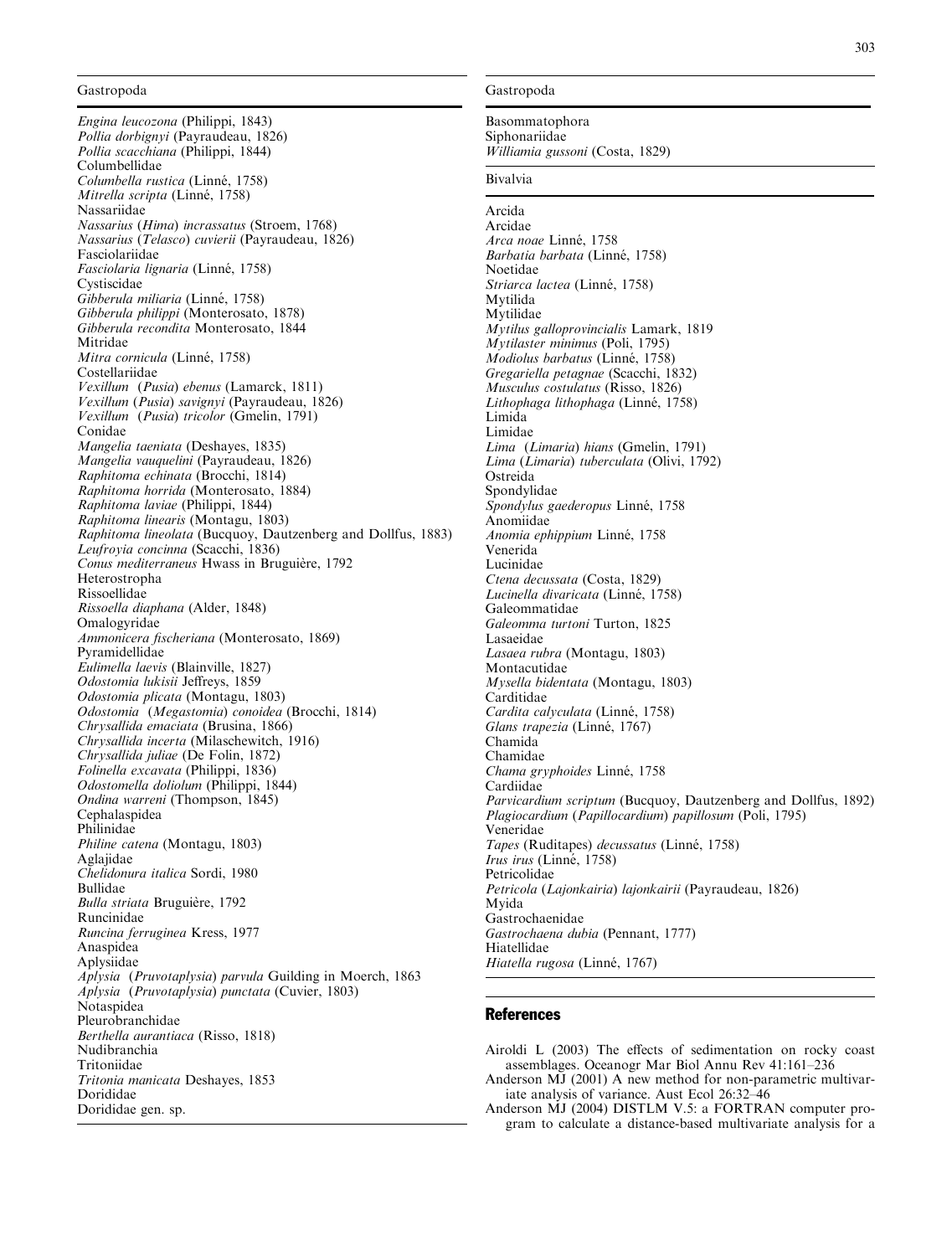linear model. Department of Statistics, University of Auckland. http://www.stat.auckland.ac.nz/~mja/Programs.htm

- Anderson MJ, Robinson J (2003) Generalised discriminant analysis based on distances. Aust NZ J Stat 45:301–318
- Anderson MJ, ter Braak CJF (2003) Permutation tests for multifactorial analysis of variance. J Statistic Comp Sim 73:85–113
- Andrew NL, Mapstone BD (1987) Sampling and the description of spatial pattern in marine ecology. Oceanogr Mar Biol Annu Rev 25:39–90
- Archambault P, Banwell K, Underwood AJ (2001) Temporal variation in the structure of intertidal assemblages following the removal of sewage. Mar Ecol Prog Ser 222:51–62
- Bedulli D, Castagnolo L, Ghisotti F, Spada G (1995c) Bivalvia, scaphopoda. In: Minelli A, Ruffo S, La Posta S (eds) Check-list delle specie della fauna italiana, vol 17. Calderini, Bologna, pp  $1 - 21$
- Bedulli D, Dell'Angelo B, Salvini-Plawen L (1995a) Caudofoveata, solenogastres, polyplacophora, monoplacophora. In: Minelli A, Ruffo S, La Posta S (eds) Check-list delle specie della fauna italiana, vol 13. Calderini, Bologna, pp 1–5
- Bedulli D, Cattaneo-Vietti R, Chemello R, Ghisotti F, Giovine F (1995b) Gastropoda opistobranchia, divasibranchia gymnomorpha. In: Minelli A, Ruffo S, La Posta S (eds) Check-list delle specie della fauna italiana, vol 15. Calderini, Bologna, pp 1–24
- Benedetti-Cecchi L (2001) Beyond BACI: optimization of environmental sampling design through monitoring and simulation. Ecol Appl 11:783–799
- Benedetti-Cecchi L (2003) The importance of the variance around the mean effect size of ecological processes. Ecology 84:2335– 2346
- Benson BL (1989) Airlift sampler: applications for hard substrata. Bull Mar Sci 44:752–756
- Bishop MJ, Underwood AJ, Archambault P (2002) Sewage and environmental impacts on rocky shores: necessity of identifying relevant spatial scales. Mar Ecol Prog Ser 236:121–128
- Bodon M, Favilli L, Giannuzzi-Savelli R, Giovine F, Giusti F, Manganelli G, Melone G, Oliverio M, Sabelli B, Spada G (1995) Gastropoda prosobranchia, heterobranchia heterostropha. In: Minelli A, Ruffo S, La Posta S (eds) Check-list delle specie della fauna italiana, vol 14. Calderini, Bologna, pp 1–60
- Boero F (2001) Light after dark: the partnership for enhancing expertise in taxonomy. Trends Ecol Evol 16:266
- Bouchet P, Lozouet P, Maestrat P, Heros V (2002) Assessing the magnitude of species richness in tropical marine environments: exceptionally high numbers of molluscs at a New Caledonia site. Biol J Linn Soc 75:421–436
- Bray JR, Curtis JT (1957) An ordination of the upland forest communities of southern Wisconsin. Ecol Monogr 27:325–349
- Buhl-Mortensen L, Høsæter T (1993) Mollusc fauna along an offshore-fjord gradient. Mar Ecol Prog Ser 97:209–224
- Caley MJ, Carr MH, Hixon MA, Hughes TP, Jones GP, Menge BA (1996) Recruitment and the local dynamics of open marine populations. Annu Rev Ecol Syst 27:477–500
- Caswell H, Cohen JE (1991) Communities in patchy environments: a model of disturbance, competition, and heterogeneity. In: Kolasa J, Pickett STA (eds) Ecological heterogeneity. Springer-Verlag, New York, pp 97–122
- Cattaneo-Vietti R, Chiantore M, Schiaparelli S, Albertelli G (2000) Shallow- and deep-water mollusc distribution at Terra Nova Bay (Ross Sea, Antarctica). Polar Biol 23:173–182
- Chapman MG, Underwood AJ, Skilleter GA (1995) Variability at different spatial scales between a subtidal assemblage exposed to the discharge of sewage and two control assemblages. J Exp Mar Biol Ecol 189:103–122
- Chemello R (1991) Contributo alla cartografia biocenotica dei fondali delle Isole Pelagie e struttura del popolamento a Molluschi ai fini delle costituzione della Riserva Marina. PhD Thesis, University of Messina, Messina, Italy
- Chemello R, Milazzo M (2002) Effect of algal architecture on associated fauna: some evidence from phytal molluscs. Mar Biol 140:981–990
- Chryssovergis F, Panayotidis P  $(1995)$  Evolution des peuplements macrophytobentiques le long d'un gradient d'eutrophisation (Golfe de Maliakos, Mer Égée, Grèce). Oceanol Acta 18:649– 658
- Clarke KR (1993) Non-parametric multivariate analyses of changes in community structure. Aust J Ecol 18:117–143
- Clarke KR, Gorley RN (2001) PRIMER v5: User Manual/Tutorial. PRIMER-E: Plymouth
- Clarke KR, Warwick RM (1998) A taxonomic distinctness index and its statistical properties. J Appl Ecol 35:523–531
- Clarke KR, Warwick RM (1999) The taxonomic distinctness measure of biodiversity: weighing of step lengths between hierarchical levels. Mar Ecol Prog Ser 184:21–29
- Dauvin JC, Gomez Gesteira JL, Salvande Fraga M (2003) Taxonomic sufficiency: an overview of its use in the monitoring of sublittoral benthic communities after oil spills. Mar Poll Bull 46:552–555
- Ellis D (1985) Taxonomic sufficiency in pollution assessment. Mar Poll Bull 16:459
- Ferraro SP, Cole FA (1992) Taxonomic level sufficient for assessing a moderate impact on macrobenthic communities in Puget-Sound Washington, USA. Can J Fish Aquat Sci 49:1184–1188
- Fraschetti S, Bianchi CN, Terlizzi A, Fanelli G, Morri C, Boero F (2001) Spatial variability and human disturbance in shallow subtidal hard substrate assemblages: a regional approach. Mar Ecol Prog Ser 212:1–12
- Fraschetti S, Giangrande A, Terlizzi A, Boero F (2003) Pre- and post-settlement events in benthic community dynamics. Oceanol Acta 25:285–295
- Gee JJ, Warwick RM (1994) Metazoans community structure in relation to the fractal dimension of marine macroalgae. Mar Ecol Prog Ser 103:141–150
- Giangrande A (2003) Biodiversity, conservation, and the 'Taxonomic impediment'. Aquatic Conserv Mar Freshw Ecosyst 13:451–459
- Glasby TM (1997) Analysing data from post-impact studies using asymmetrical analyses of variance: a case study of epibiota on marinas. Aust J Ecol 22:448–459
- Green RH (1979) Sampling design and statistical methods for environmental biologists. Wiley, New York
- Guidetti P, Terlizzi A, Fraschetti S, Boero F (2003) Changes in Mediterranean rocky-reef fish assemblages exposed to sewage pollution. Mar Ecol Prog Ser 253:269–278
- Hall SJ, Greenstreet SPR (1998) Taxonomic distinctness and diversity measures: response in marine fish communities. Mar Ecol Prog Ser 166:227–229
- Heip C, Warwick RM, Carr MR, Herman PMJ, Huys R, Smol M, Holsbeke K (1988) Analysis of community attributes of benthic meiofauna of Frierfjiord/Langesundfjiord. Mar Ecol Prog Ser 46:171–180
- Hewitt JE, Thrush SE, Cummings VJ (2001) Assessing environmental impacts: effects of spatial and temporal variability at likely impact scales. Ecol Appl 11:1502–1516
- Hurlbert SH (1990) Spatial distribution of the montane unicorn. Oikos 58:257–271
- Irving AD, Connell SD (2002) Sedimentation and light penetration interact to maintain heterogeneity of subtidal habitats: algal versus invertebrate dominated assemblages. Mar Ecol Prog Ser 245:83–91
- Kelaher BP, Chapman MG, Underwood AJ (2001) Spatial patterns of diverse macrofaunal assemblages in coralline turf and their associations with environmental variables. J Mar Biol Assoc UK 81:917–930
- Kennelly SJ (1989) Effects of kelp canopies on understorey species due to shade and scour. J Exp Mar Biol Ecol 168:35–58
- Lambshead PJD, Platt HM, Shaw KM (1983) The detection of differences among assemblages of marine benthic species based on an assessment of dominance and diversity. J Nat Hist 17:859–874
- Lasiak T (1998) Multivariate comparisons of rocky infratidal macrofaunal assemblages from replicate exploited and non-